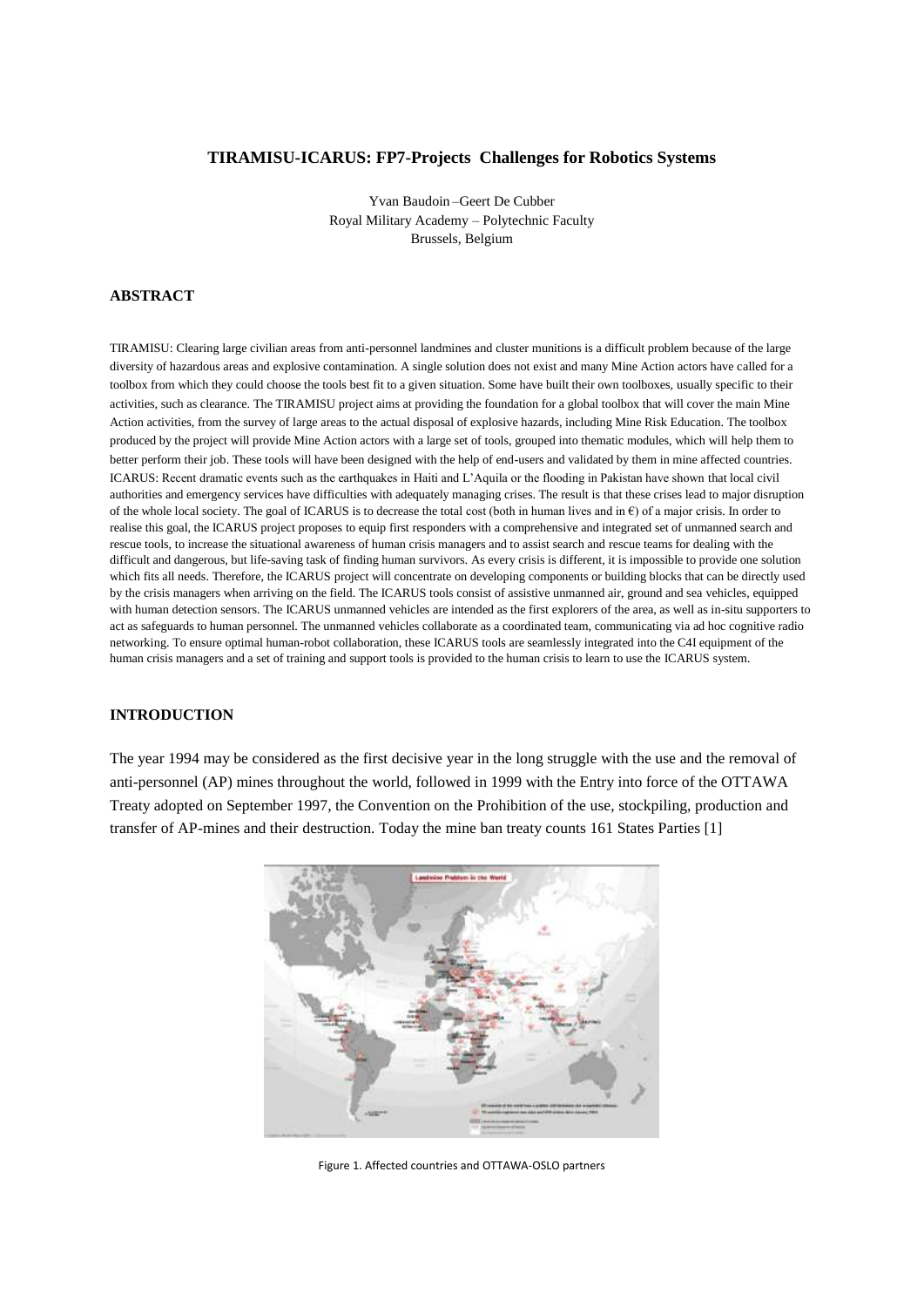As shown on the previous map, let in white, thirty-six States still remain outside of the Ottawa Treaty: a political problem. As shown also on this map summarizing the problems detailed on [www.the-monitor.org,](http://www.the-monitor.org/) 58 Countries are still affected by unexploded remnants of War and Conflicts

1999: UNMAS and the Geneva International Centre for Humanitarian De-mining Decided to develop and maintain an Information Management System for Mine Action (IMSMA)

The land release concept has evolved over the years and now usually involves several steps as outlined in the following diagram



Figure 2 Land release concept (IMAS 08.20)

Following a high level analysis of the risk factors and socio-economic interests (Advanced General Survey) so as to prioritise the suspected hazardous areas, a **Non-Technical Survey** is performed to collect and analyse new and/or existing information about a suspected hazardous area. If no evidence of an explosive hazard is found, then the area is released. Otherwise, an intervention with limited clearance or verification assets is carried out (**Technical Survey**) which may lead to the conclusion that there is no evidence of an explosive hazard and that the land can be released, or, if evidence is found that the area, or part of it, should actually undergo full **Clearance**. Robotics Systems could be proposed for the last two steps, Technical Survey and Full Clearance (including Closein-Detection and Disposal of Explosive Devices)

March 2009 was the first deadline for completing clearance by the mine affected countries that ratified the Ottawa Convention before March 1999. Unfortunately, two thirds of them have not met this deadline. Fifteen countries have asked for an extension of the deadline (by one to ten years), leaving for many of them a great percentage of their territories unsafe, and committing their weak economies to support expensive Mine Action practices for a longer period of time. March 2013, new countries have been affected by the plague of disseminated unexploded devices, landmines but also cluster munitions (now directly concerned by the OSLO Treaty). New dangers arise in some North African Countries, Middle East and Asian Countries , called Improvised Explosive Devices (IED) and slowing the difficult tasks of Deminers.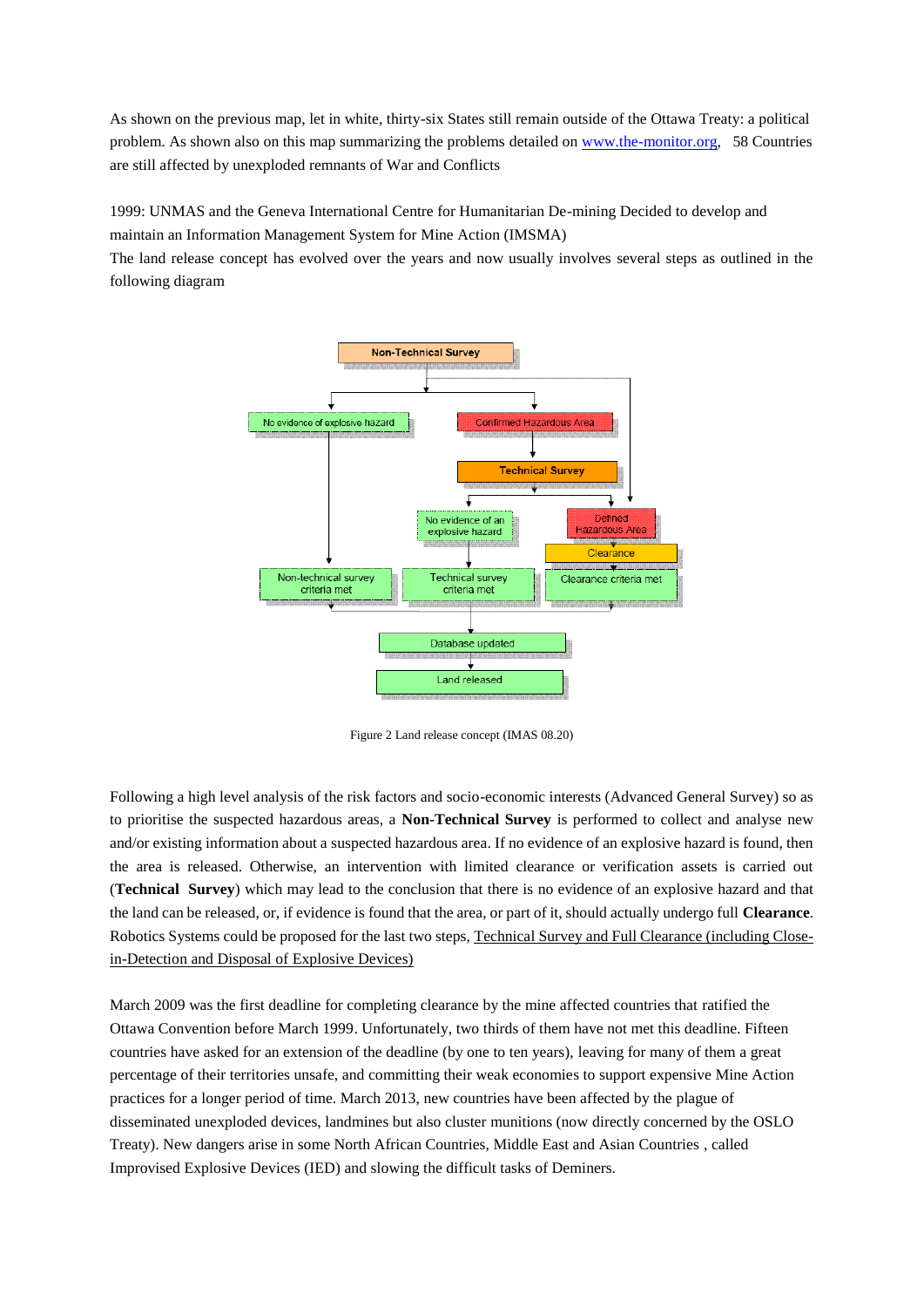## **TIRAMISU**

The TIRAMISU (Toolbox Implementation for Removal of Anti-Personnel Mines, Sub-munitions and UXO) project aims at providing the foundation for a global toolbox that will cover the main Mine Action activities, from the survey of large areas to the actual disposal of explosive hazards, including Training and Mine Risk Education.

The project is supported by a Project Advisory Board composed of Scientists and Stake-holders, among which Management Information Specialists of the GICHD, experienced experts in Robotics [3] and the Belgian EOD/IED service of the Belgian Defence (DOVO), particularly active through Humanitarian Mine actionsmissions over the world (figure 3)



Figure 3. Demining missions entrusted to the DOVO

Croatia, Jordan and Cambodia will be the privileged partners of the TIRAMISU consortium for the final validation tests that will take place in 2015.

## **TECHNICAL SURVEY**

The Technical Survey comprises the intervention with clearance or verification assets into a CHA (Confirmed Hazardous Area), or a part of a CHA, with the main purposes:

(1) to confirm the presence of mines and ERW (eventually identifying the type of hazards and the boundaries of the hazardous areas) which will then require clearance, and/or

(2) to increase the confidence to help justify decisions on the release of land, and/or

(3) to give to the local people sufficient confidence to use a land without restoring to full clearance techniques.

The main purpose of the equipment for Technical Survey is to collect information or clues about the presence and rough location of explosive hazards in the CHA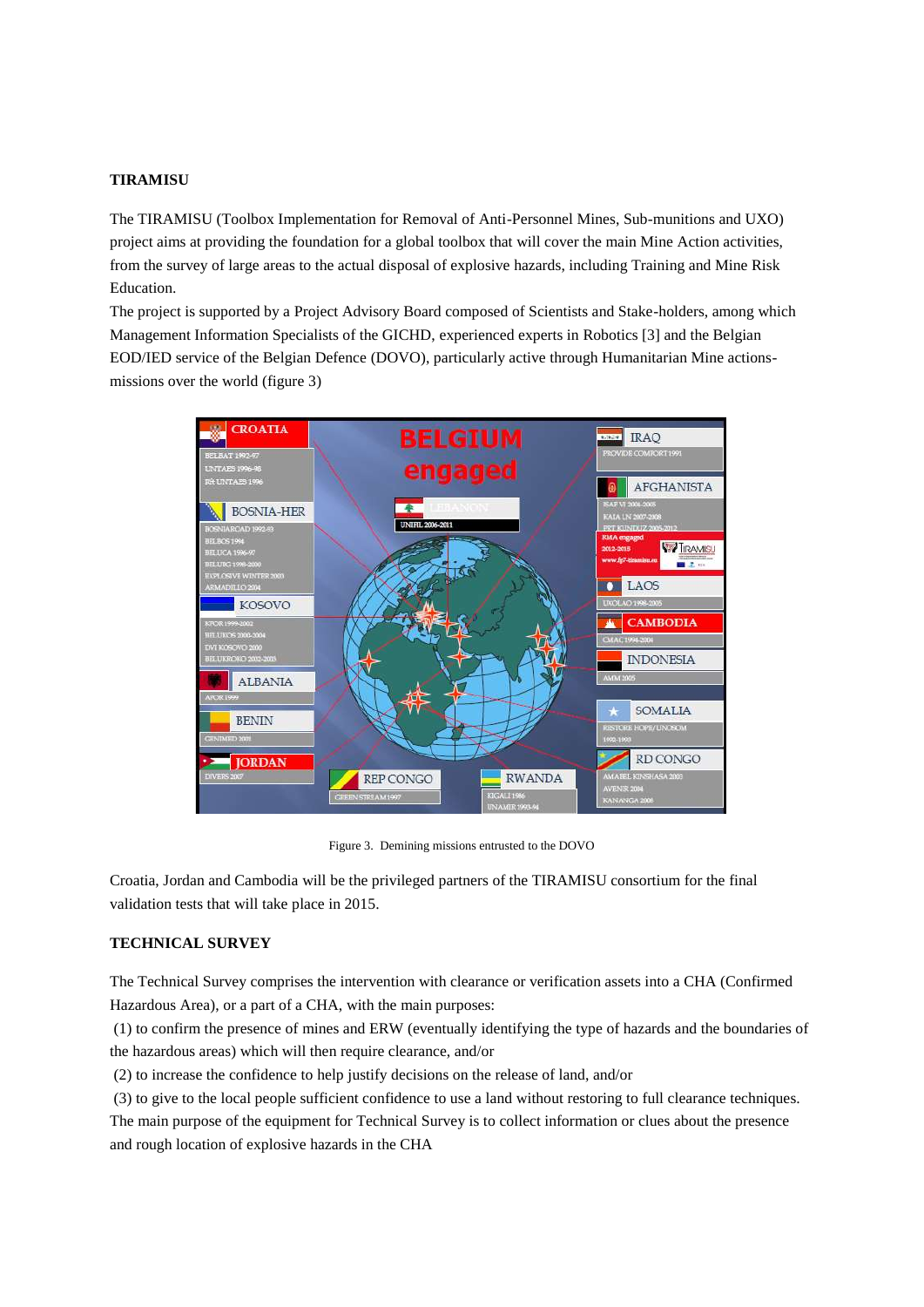To combine the objectives of the Technical Survey with the possibility to convert the developed tools for further agricultural exploitation, TIRAMUS focuses on remote piloted aerial systems (RPAS) and also on the use of semi-autonomous Land platforms, among which agricultural platforms with introduction of automation processes in their control.

## *SEMI-AUTOMATIC AGRICULTURAL VEHICLE*

The agricultural machine should be cost efficient, easy to transport (small size, light-weight), fail-safe and lowcost (use of off-the-shelf components), not complex, easy to repair, easy and cheap to maintain. A very important issue is fuel consumption. The machine should operate for a long and continuous time between refueling. For the purpose of this project the P796V tractor, developed by PIERRE TRATTORI DI GIOVANNI BATTISTA POLENTES & C SNCl will be modified to host:

- an **industrial dual remote control** (This means that no manual on-board controls are removed, and the operator can either drive the tractor on board or operate it remotely) with maximum control distance >100m,
- a **light armouring** accurately protecting critical parts,
- **new innovative blast resistant wheels**, able to reduce the shock wave associated with an explosion underneath as well as dump dangerous vibrations, keeping the chassis and the tractor mechanics safe, tested very successfully against 280g of TNT underneath,
- **agriculture derived implements**, and
- **close-in-detection tools**

According to [4] (depending on the implements attached) the tractor based platform can be categorized as clearance machine, ground preparation machine (multi-tools), ground preparation machine (vegetation cutter) or mine protected vehicle. Further it can be sub-categorised as: intrusive to the mined area – designed to work inside the mined area, remote operated – designed to work remotely from the driver/operator position either and driver operated – designed to be controlled by a driver/operator in a cab either.



**Figure 4** P796V tractor – base for the platform

Tractor's frame is entirely made of steel allowing the use of relatively heavy attachments. A standard, category I, three point linkage attachment at the rear, allows hydraulic lifting and positioning of most off the shelf agricultural tools. Power to the attachments is drawn from a power-take-off (PTO), also available at rear of the vehicle. Being the frame reversible, i.e. the driving position invertible, the same power take off can be used to carry tools at the front, i.e. to cut vegetation in front of the machine. The machine is designed to be easily transported over unimproved terrain without the need for a dedicated transporter. It will be equipped with two sets of wheels, four traditional pneumatic wheels and four blast resistant wheels. Pneumatic wheels can be used on paved roads for medium distance travel, while blast resistant wheels are used in suspected hazardous areas.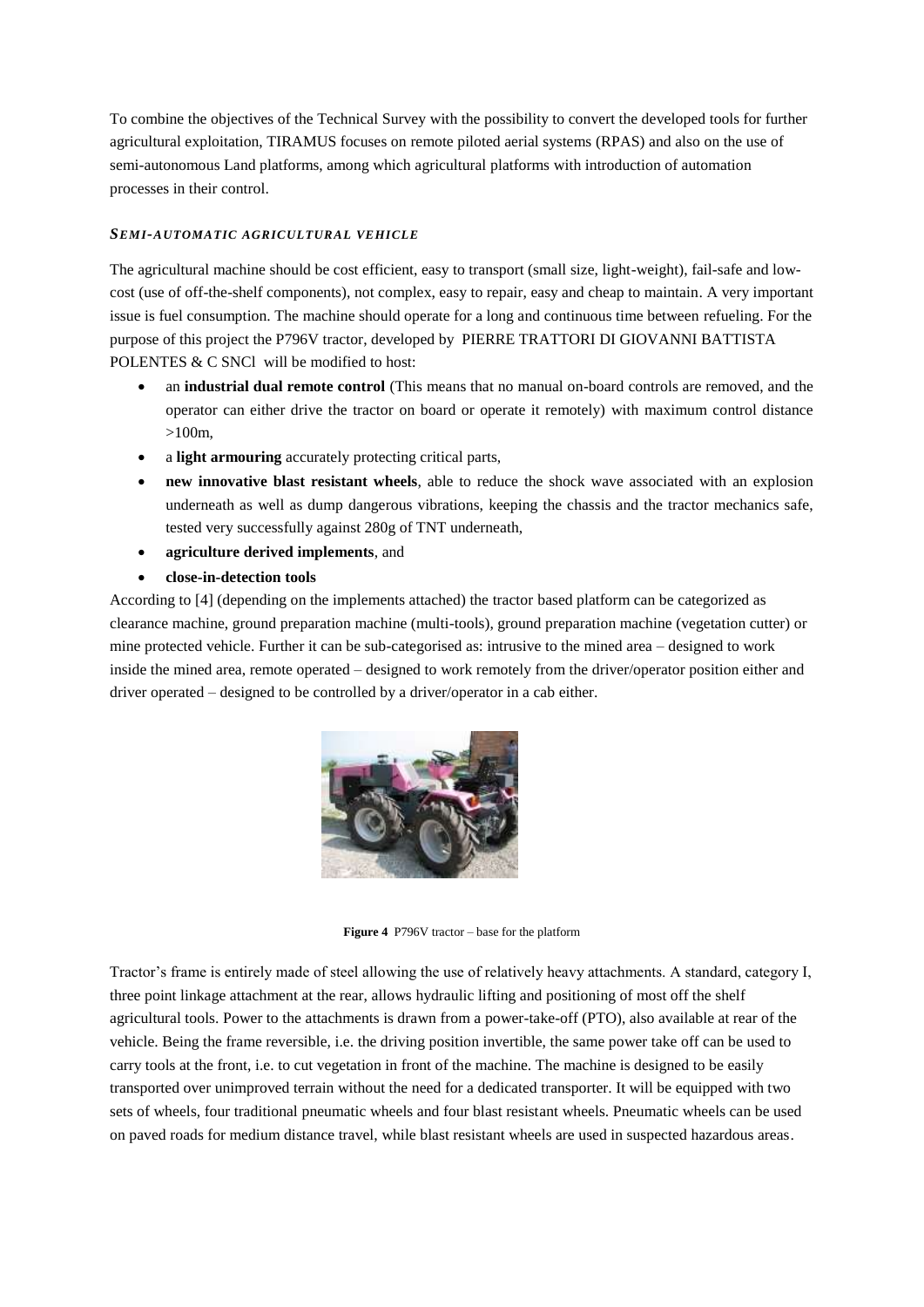

Figure 5. Implements

## *MINI REMOTE PILOTED AERIAL SYSTEM*

An initial feasibility study was carried out to assess the possibility to operate a compact polymer laser sensor **for explosive vapors on a low-cost micro-aerial vehicle (MAV or RPAS). While the vapor sensors are planned to** be used in several different configurations within the project, this particular potential implementation is the most demanding in terms of low mass and low power consumption. The intended RPAS will be the ORBIT Geospatial technologies , with an optimal payload of less than 1 kg, a maximal payload of 2kg and an endurance of 80 minutes. To assess feasibility we surveyed the mass and power consumption of a range of compact system configurations that are known to be suitable for optically pumping polymer lasers. It should be noted that not all of these configurations will be adequate for the current best sensing materials used by the USTAN (THE UNIVERSITY COURT OF THE UNIVERSITY OF ST ANDREWS). We can conclude from this initial study that, system with mass of 2 kg is certainly feasible, but may exclude use of some of the most sensitive sensor materials. A compact system of mass around 5 kg should allow flexibility for most candidate sensor materials. Using current demonstrations of compact configurations of polymer laser systems it is unlikely that it will be possible to make a laser vapor sensor with the required target mass of 1000 g for operation on a MAV. Some reduction in weight could be possible for sensing systems based on fluorescence rather than lasing, but this is likely to come at the expense of response speed and sensitivity (and hence require longer measurements in limited flight times).

The feasibility study also identified a further significant obstacle of operating a vapor sensor on a MAV. Helicopter based MAVs generate a significant down-draft from the rotors. The turbulent atmospheric flow away from the MAV is expected to seriously interfere with detection of vapors.

At present the application of operating the polymer vapor sensors on a MAV has serious feasibility problems. Substantial work is planned to test limits of the sensitivity of the laser and fluorescence sensors during the next phase of the project. This will provide essential information on the sensitivity and required measurement timestwo parameters that must also be assessed to establish whether MAV operated explosive sensors are ultimately feasible.

However, we note that for implementation in the technical survey, an alternative scenario would be to use the MAV as the vehicle for REST (Remote Explosive Scent Tracing ) sampling. This approach still has the potential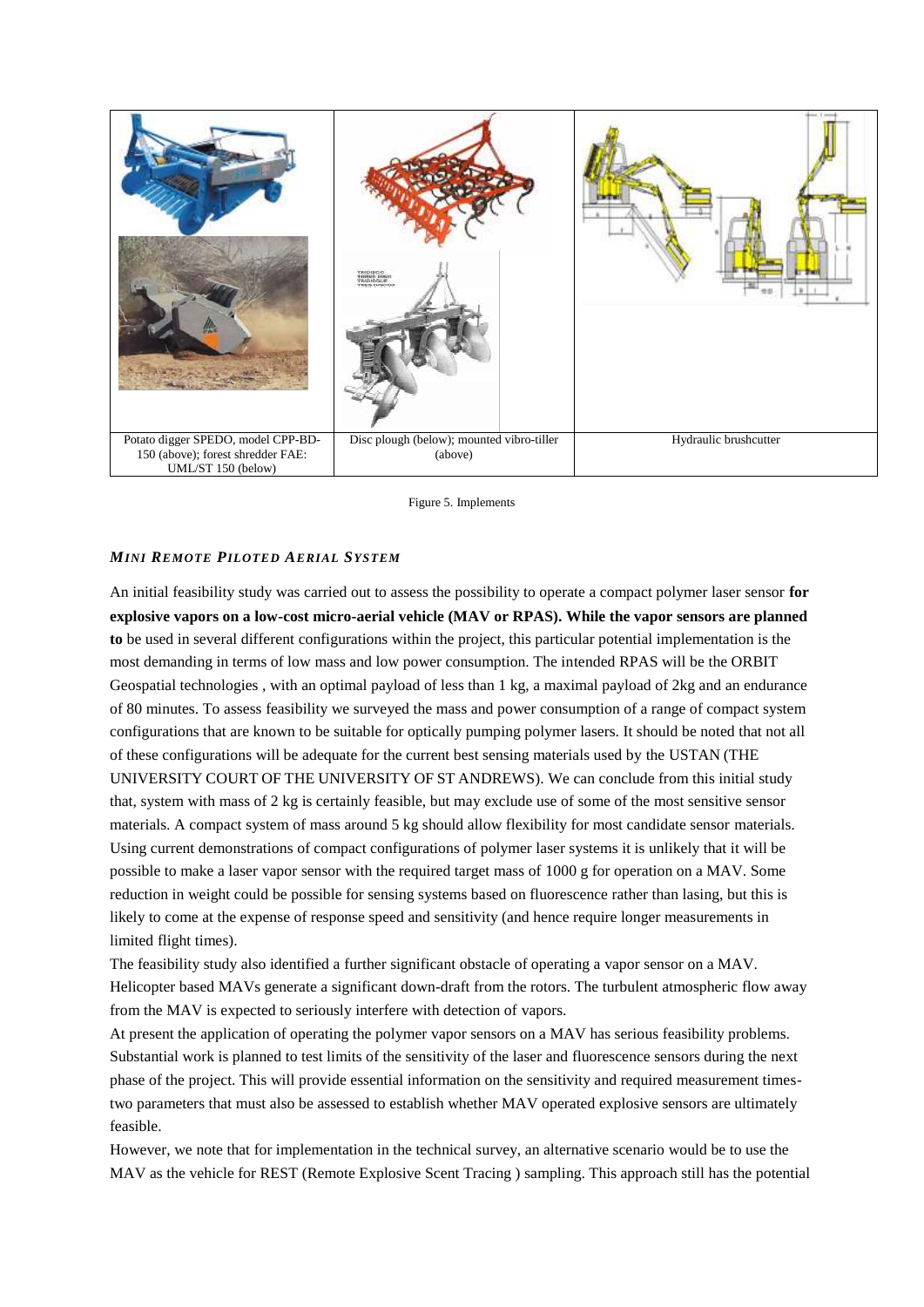difficulties related to downdraught, but it conceivably may be possible to use the dynamic airflow to collect samples in a REST filter. The sensing for explosive material would then be undertaken in a second step when the MAV returns the REST sample to base. The next figure illustrates the REST technique: note that the device may also be considered as an implement for the above described tractor.



Figure 6. Schematic of the automatic REST sampling method (left), and example of drilling machine used as reference for the development of the REST system (right)

In TIRAMISU, the REST exploration is developed for the achievement of a high level of automation of its application. In place of the traditional manual blowers (resembling stick vacuum cleaners) swung over the ground manually by operators walking in the explored area, the collection of the samples is performed automatically. The device performing the blowing of air in the filters is pushed into the area to explore at the

## **CLOSE-IN-DETECTION**

Mobile robots are more and more leaving the protected lab environment and entering the unstructured and complex outside world, e.g. for applications such as environmental monitoring. However, recent events like the Tohoku earthquake in Japan, where robots could in theory have helped a lot with disaster relief but were nearly not used at all in practice , have learned that there exists a large discrepancy between robotic technology which is developed in science labs and the use of such technology on the terrain. The rough outside world poses several constraints on the mechanical structure of the robotic system, on the electronics and the control architecture and on the robustness of the autonomous components. Main factors to keep into consideration are [5]:

- Mobility on difficult terrain and different soils
- Resistance to rain and dust
- Capability of working in changing illumination conditions and in direct sunlight
- Capability of dealing with unreliable communication links, requiring autonomous navigation capabilities

The close-in-detection tools (sensors and sensor-carriers) developed or improved in the TIRAMISU project may be consulted on [www.fp7-tiramisu.eu\)](http://www.fp7-tiramisu.eu/)

Several workshops, a.o. organised by the European Network CLAWAR (Climbing and Walking Robots and associated Technologies, now became the CLAWAR Association Ltd) and the IARP (International Advanced Robotics Programme) allowed discussions on the possible R&D activities for introducing robotic systems in demining operations: despite the fact that robots are not (yet) felt today as the most promising solutions, due to their high cost, the use and maintenance difficulties, the varying (daily changing) terrain conditions, etc, efforts will be pursued to improve the experiments developed by the TIRAMISU partners involved in such R&D.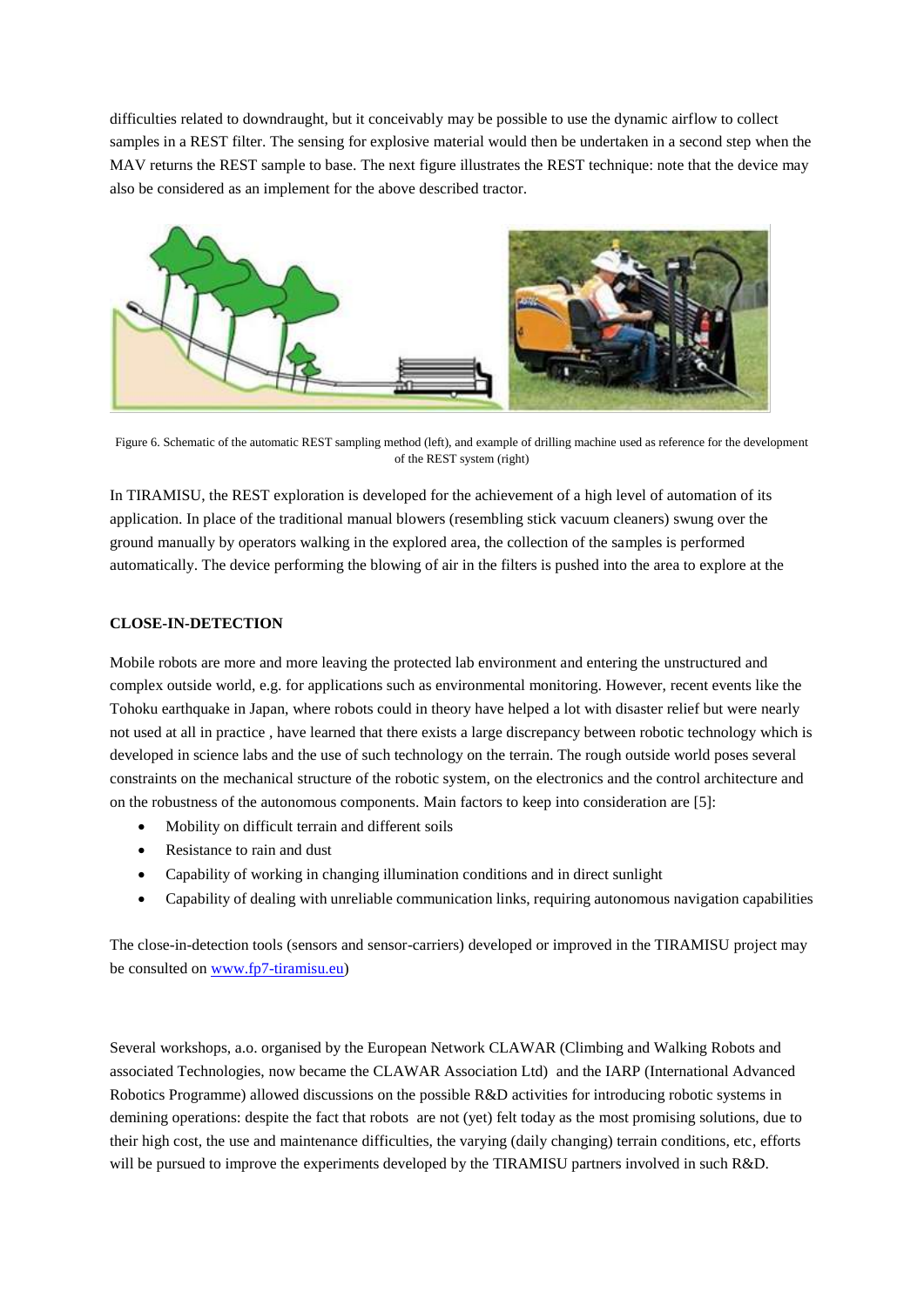#### *Tele-operated or semi-autonomous sensor-carriers*

The robots will need to carry work packages of various sorts. The most important of these will be sensor packages needed for the Close-in-Detection

### *Sensor systems*

The main objective of mine detection is to achieve a high probability of detection rate while maintaining low probability of false alarm. The probability of false alarm rate is directly proportional to the time and cost of demining by a large factor. Hence, it is important to develop more effective detection technology that speed up the detection process, maximize detection reliability and accuracy, reduce false alarm rate, improve the ability to positively discriminate landmines from other buried objects and metallic debris, and enhance safety and protection for de-miners. In addition, there is a need to have simple, flexible and friendly user interaction that allows safe operation without the need for extensive training.

Currently, there is no single sensor technology that has the capability to attain good levels of detection for the available AP mines while having a low false alarm rate under various types of soil, different weather, all types of mines, natural and ground clutters, etc

In TIRAMISU, combination of sensors will be envisaged including Metal detector arrays, Ground Penetrating radars, Chemical Sensors and even Bio-sensors (honeybees)

### *Robots*

From 1997 on to 2012, several robotics prototypes have been designed and proposed by R&D Centres, taking the above mentioned basic requirements into account.

Under the CLAWAR association (from 1997 on to 2005) climbing and walking prototypes have been developed and tested on dummy minefields or on accredited (by the GICHD, the former ITEP (International Test and Evaluation Program) minefields. The following figures summarise:

(1) A first strategy RMA and ISR-UC [8] suggested to start with consisted into the use of a step-by-step motion of a multi-legged electro-pneumatic sliding robot equipped with a 3D scanning device, namely a metal-detector or a combined metal detector, IR sensor and GPR: the robot AMRU-4 as well as the LADERO were designed and demonstrated in 2005 on a dummy minefield laid at the RMA.





AMRU-4 (RMA) LADERO (ISR-UC)

Figure 7. Sliding robots

(2) The major drawback of the sliding robot lies in the fact that they may not be used on irregular terrains. As a consequence, multi-legged robots have been proposed by some R&D centres as the CSIC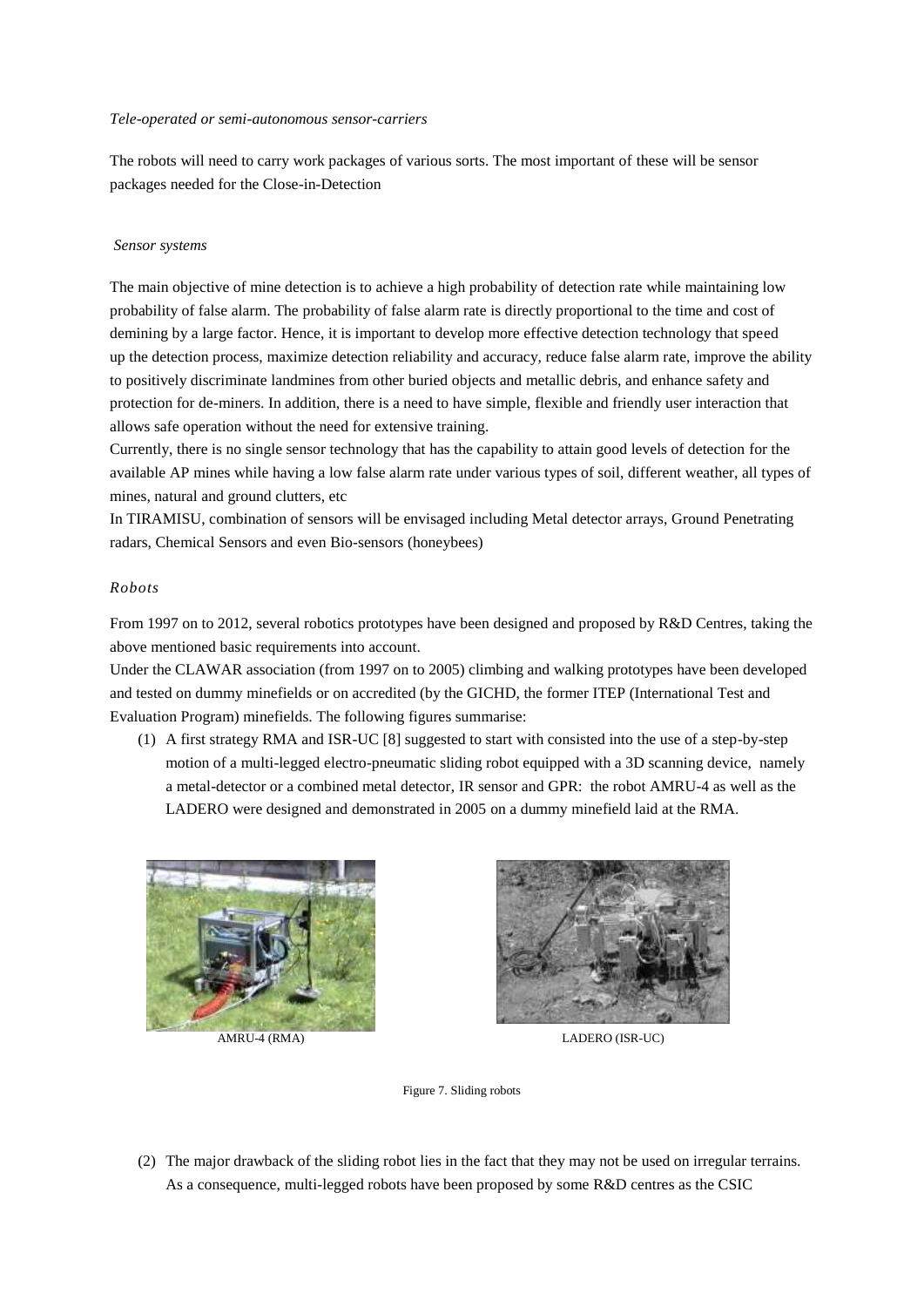(Agencia Estatal Consejo Superior de Investigaciones Cientificas, Madrid, Spain)[9] or the CHIBA University [10]. Prof Dr Ir M.Armada summarises the advantages of legged robots as such:

- Legged machines only require a finite number of contact points with the ground decreasing the likelihood of stepping on an anti- personal mine.
- After detecting a personal mine, the possibility of the machine for going further is much more bigger than the same for a wheeled or tracked rover (wheels and tracks describe a continuous path).
- The inherent omni-directionality of a legged robot is also a great advantage for changing the steering without forward/backward maneuvers.
- A legged machine can negotiate irregular terrain maintaining the body always levelled. This can be of paramount importance for carrying onboard sensors and equipment that need to be levelled while measuring
- Walking on a slope with the body leveled is an easy task for legged robots without jeopardising the stability .
- Mobility on stairs, over steps and over ditches is one of the main advantages of legged robots. That means they can be used to reach dangerous areas in both structured and unstructured environments
- Legged robots can walk over loose terrain such as sand and legs endowed with proper force sensors can identify the stepped terrain to prevent slippery.
- A legged machine provides additional motions along x-axis, y-axis and z-axis and even body rotations without changing the footprints. So, these motions can be considered as additional degrees-of-freedom of the sensors and equipment onboard the body .



The SILO-6 and DYLEMA multisensorhead (CSIC)

The COMET III (CHIBA) The AMRU-5 (RMA)

#### Figure 8: Multi-legged robots

However, building a walking robot requires more expertise than a simple programming. The robot designers must own a compendium of basic skills from fields such as mechanical engineering, electrical engineering, computer science, automatic control and artificial intelligence. The cost, the reparability and the reliability are also factors braking the implementation of such machines in operational conditions.

(3) Without eliminating specific designs, priority is given today to the use of commercially available UGV or remote controlled platforms allowing an easier (and cheaper) transfer of hand-held sensors or handheld multi-sensor-heads. The best known machine, tested in Croatia, Afghanistan and Egypt is the GRYPHON IV developed by the R&D team lead by S.Hirose [11] and equipped with the ALIS multisensor-head designed by the Tohoku University [12]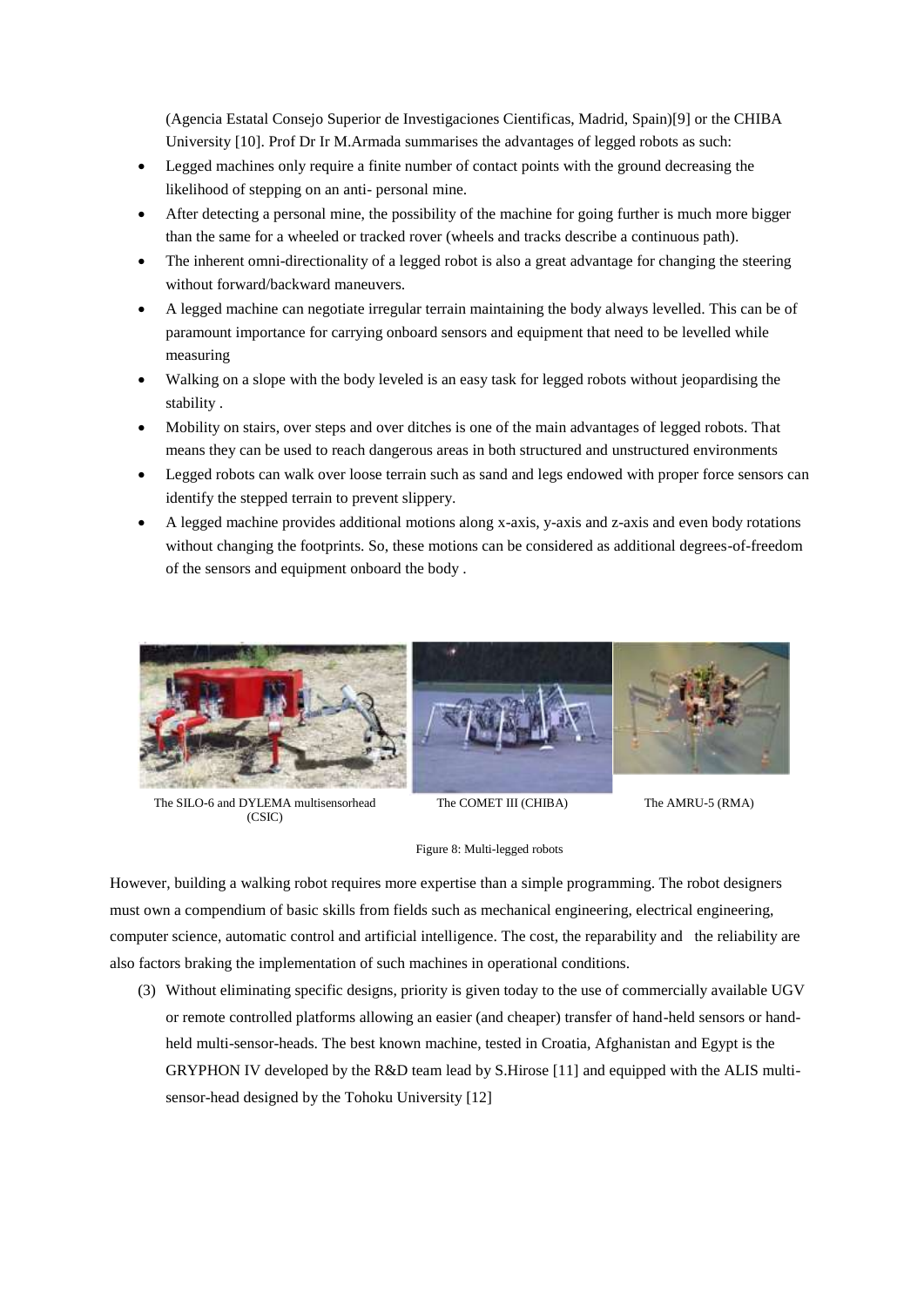



Figure 9. The teleoperated buggy vehicle and weight balanced arm "Gryphon-IV" during field tests at Kagawa. The mobile platform is based on the Yamaha GRIZZLY 660. It can be both manually driven and/or teleoperated. The arm is equipped with a commercial metal detector CEIA MIL-D1, which is presently the most widely used manual mine detector in Afghanistan. A GPR (ground penetrating radar) can also be integrated to the system. This photo illustrates the system performing an automatic scanning of the prepared mine field with uneven ground surface, during the "Test and Evaluation on Mine Detection Sensor Systems (prototype)" promoted by the Japan Science and Technology Agency (JST) in March 16, 2005, at Bannosu Industrial Park, Sakaide City, Kagawa Prefecture, Japan.Left: the ALIS syetm tested in Egypt.

All other robotics platforms, including the TIRAMISU prototypes, didn't be used in operational conditions, well on dummy minefields and/or in virtual simulations. All robotics systems have to respect the basic requirements defined by the End-users:

- High Mechanical Reliability: robust material and electronics to support high humidity, high temperature, dust, sand, rain, etc.
- Good resistance to accidental explosions: a protection shield could be a solution.
- Easy to use: A simple man-machine interface must be provided in order to allow a non-robotic expert operator to control the robot.
- Easy to repair: A modular construction can help to repair the robot easily and efficiently. The devices more in danger on an accidental explosion should be simple and modular and able to be re-constructed with simple and locally available materials.
- Low cost: In general all the parts should be based in systems spread all over the world. Mechanical parts could be based on very simple designs
- Autonomy: At least half a day of autonomy is required. In electrical robots this can also be accomplished using petrol engine onboard or using tethers for supplying the power from outside the robot. The handle of the tether however can be a great problem to be solved

The following prototypes have been developed and/or will be further implemented in close cooperation with Mine Action Centers and the Project Advisory Board







ISR-TT (ISR-UC) [15] TRIDEM (RMA-TUI [13] MDBOT (University of Prishtina [14]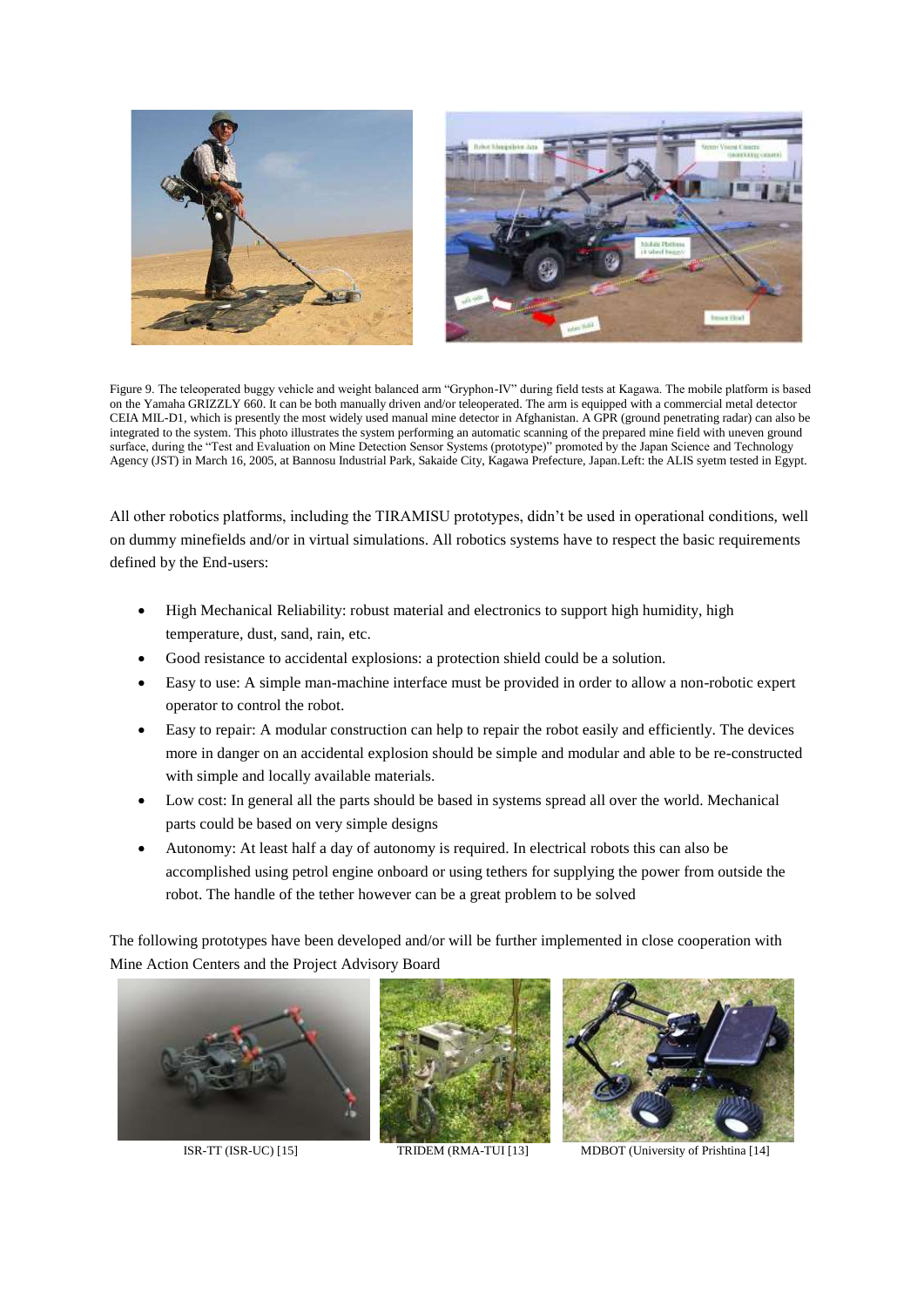#### Figure 10. Some protypes in development under TIRAMISU



Figure 11. TIRAMI-SAR (DLR)

(4) Most robots are proposed to be used in tele-operated mode, according to the manual demining procedures, namely along a corridor allowing a lateral scanning: this is the case of the GRYPHON and that will be the case with the implementation of the TIRAMI-SAR as illustrated in figure 11. However, a new trend appears, supposing a semi-autonomous navigation in the suspected area assisted by a preliminary scanning of the infested field by a remote piloted aerial platform, a mini unmanned vehicle (RPAS- MAV). This new technique derives from the combination of non-technical survey, technical survey and close-in-detection. Thanks to the pre-localization of suspected explosive devices (cluster munitions laid on the ground, typical bombing remnants, etc resulting from aerial imagery processing (with camera, NIR, FLIR or chemical sensors or even bio-sensors (honeybees tool ), the UGV may be moved on a more optimal way towards the suspected devices. The following figures illustrate the current R&D related to the use of combined UGV-RPAS)



UGV with quadcopter onboard (UNICT-Catania [15]



CTDT Airship for hyperspectral data acquisition in Croatia [16]



TeoDOR UGV with quadcopter (RMA [17]

Figure 12. UGV-UAV combination for optimal detection and disposal of explosive devices

#### **ICARUS**

In the event of large crises, a primordial task of the fire and rescue services is the search for human survivors on the incident site. This is a complex and dangerous task, which, too often, leads to loss of lives among the human crisis managers themselves. The introduction of unmanned search and rescue devices can offer a valuable tool to save human lives and to speed up the search and rescue process. Therefore, ICARUS concentrates on the development of unmanned search and rescue technologies for detecting, locating and rescuing humans. In this context, there is a vast literature on research efforts towards the development of unmanned search and rescue (SAR) tools, notably in the context of EU-sponsored projects. This research effort stands in contrast to the practical reality in the field, where unmanned search and rescue tools have great difficulty finding their way to the end-users, due to a number of remaining bottlenecks [5] in the practical applicability of unmanned search and rescue tools.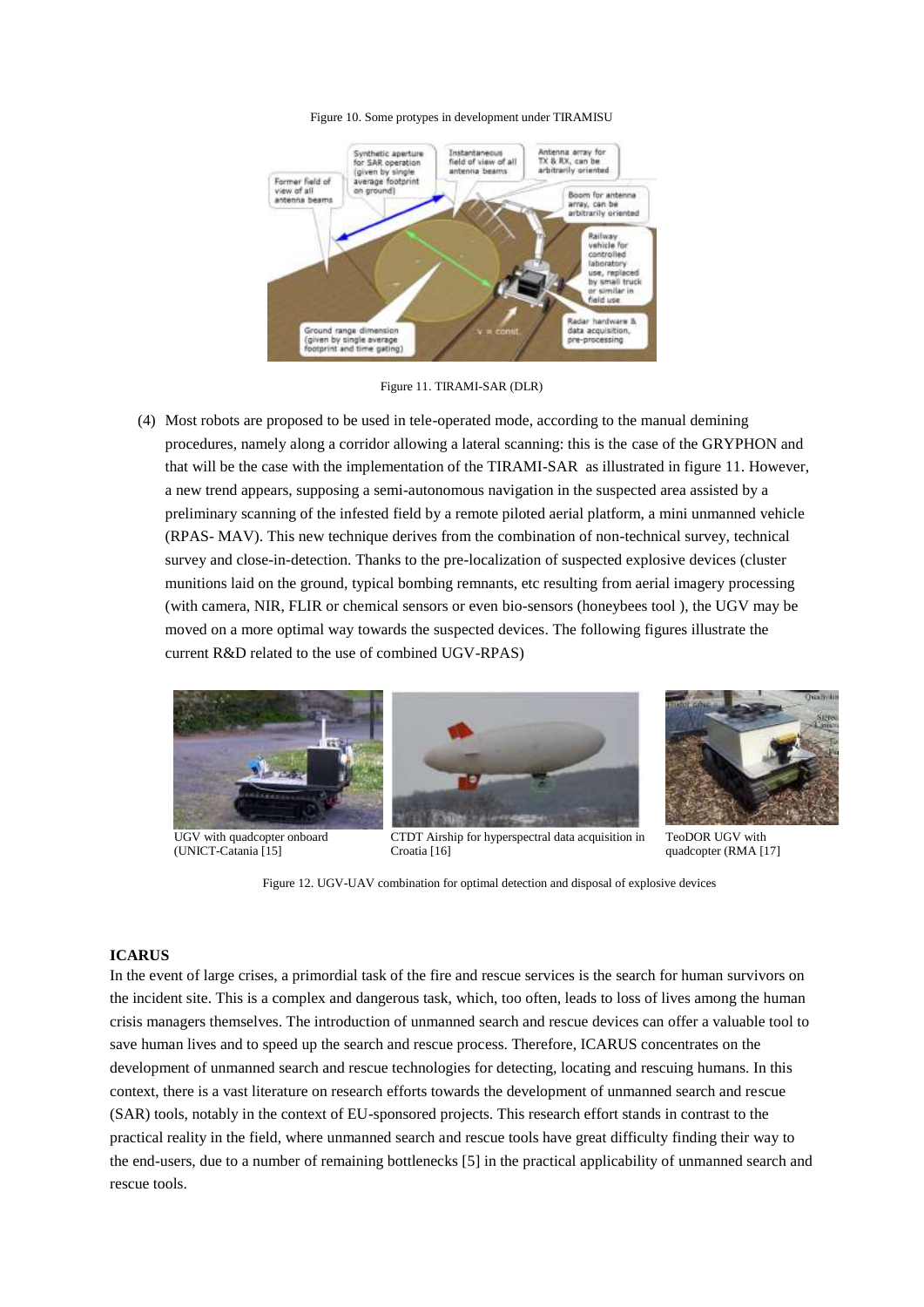The ICARUS project addresses these issues, aiming to bridge the gap between the research community and endusers, by developing a toolbox of integrated components for unmanned search and rescue. The objective of the ICARUS project is to develop robots which have the primary task of gathering data. The unmanned SAR devices are foreseen to be the first explorers of the area, as well as in situ supporters to act as safeguards to human personnel. In order not to increase the cognitive load of the human crisis managers, the unmanned SAR devices will be designed to navigate individually or cooperatively and to follow high-level instructions from the base station. The robots connect wirelessly to the base station and to each other, using a wireless self-organising cognitive network of mobile communication nodes which adapts to the terrain. The unmanned SAR devices are equipped with sensors that detect the presence of humans and will also be equipped with a wide array of other types of sensors. At the base station, the data is processed and combined with geographical information, thus enhancing the situational awareness of the personnel leading the operation with in-situ processed data that can improve decision-making. The Haitian experience has shown the importance acquired by the geographic component in the management of human and technical resources in crisis situations. Similarly, it has highlighted that a suitable distribution (through interoperable standards) and real-time generation of thematic maps (demolished buildings, destroyed bridges, etc.) allows optimisation and interoperability of these resources and accelerates the access to victims. All this information will be integrated in existing C4I systems, used by the forces involved in the operations (e.g. fire fighters, rescue workers, police, etc.).

In line with the current bottlenecks [5], eight main objectives are defined for the ICARUS project. These objectives address the operational needs of rescue and civil protection services. These objectives are discussed in the following sections of this paper.

#### **Development of a light sensor capable of detecting human beings**

A primary task for crisis management teams after the occurrence of a large disaster is the search for human survivors at the incident site. These survivors must be found as soon as possible in order to maximise their chances of survival. However, when confronted with a large-scale crisis, the manpower is often lacking for such a widespread search. In this case, unmanned vehicles equipped with victim detection technology can help the search operations. For human survivor detection, infrared sensing technology seems the most adequate detection tool. In this sense, in the last couple of years, several successful concepts for IR sensors have been developed. For the detection of human survivors in a disaster situation, an ultra-high sensitivity in the mid-IR wavelength range is absolutely crucial. Photovoltaic low-noise detectors such as the quantum cascade detector (QCD) [22] are very well suited to fulfil this requirement and should therefore be developed.

The objective of ICARUS is the development of a small light-weight camera system capable of detecting human survivors. These prototype cameras will have a resolution of  $128x128$  pixels arranged in a small array of  $2x2$ single chips. They will be based on novel and very promising QCD technology. The latter will allow the manufacture of highly sensitive, low noise, narrow band IR detectors with a detection wavelength of 8 µm. This ultra-sensitive, but relatively low-resolution QCD camera will be complemented by a commercial highresolution lower-sensitivity micro-bolometer camera. Minimal levels of weight (500 g), dimensions (12x12x6 cm) and total power consumption (5 W) are being targeted. Image and video processing algorithms for detecting human survivors will be developed and combined to obtain sufficient detection performance. Data fusion methods will be applied to images coming from different cameras, resulting in different detection algorithms.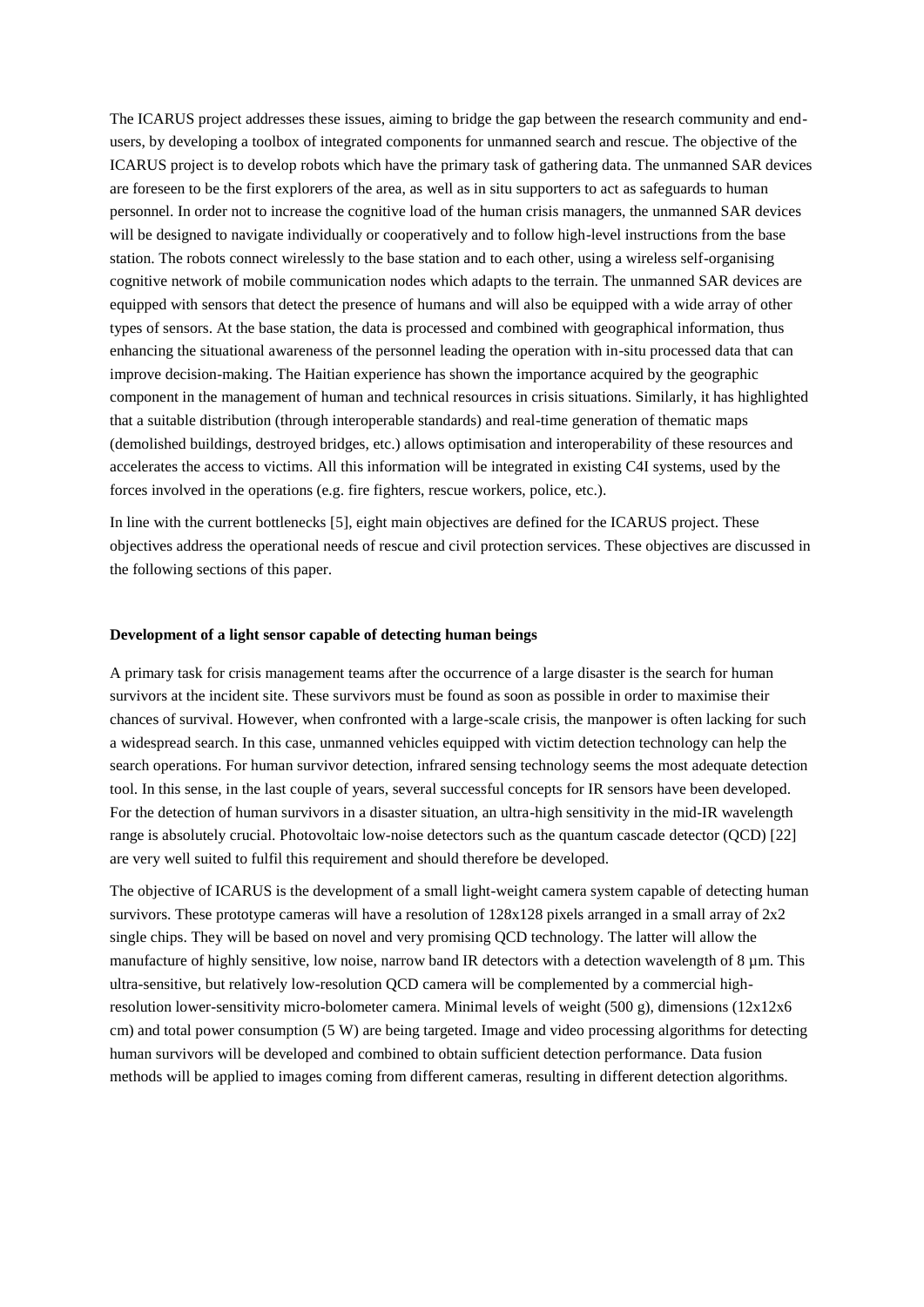### **Development of cooperative Unmanned Aerial System (UAS) tools for unmanned SAR**

The importance of gaining an overview within the first one to two hours in the particular case of an earthquake is a strong requirement for end-users. The end-users underline the important role Unmanned Aerial Systems could provide in this context by providing continuous support to coordinators and operators in the field.

- Mapping of topography and scenario. This information is the basis for situational awareness and planning of both unmanned as well as manned missions.
- Target observation. This allows an operator to quickly send a camera to a specific position and attitude as a "remote eye-pair" including tracking and following a moving "target".
- People search outdoors and indoors. The use of dedicated computer vision algorithms on-board the UAS will firstly allow for the localisation of bystanders/victims within an acceptable range of precision; and secondly, for tracking them, then adapting the navigation and aid kit delivery. Both features reduce workload as compared to existing manned search. This on-board capability is complementary to coordination and field teams as well as C4I equipment that can process more accurate localisation information.
- Kit delivery. Once localised, victims may not be quickly reachable by search and rescue teams due to distance (e.g. at sea), weather conditions and so forth. In this case, the UAS can deliver light first-aid kits, such as selfinflating emergency floatation devices to provide the victim with first emergency response.
- Communication relay. Maintaining or deploying a ground communication network in remote areas can become cumbersome or unfeasible; UAS platforms can instead act as relays.

UAS platforms will be given a crucial role by acting as quick deployment assets in the field to provide valuable information to enhance situational awareness in support of the assessment of crisis managers, as well as to enable tactical planning and decision-making. This aerial infrastructure will also provide continuous support to coordinators and operators in the field, complementing the UGV and USV solutions. UAS platforms will be equipped with sensors tailored to SAR requirements, including the IR camera and victim detection algorithms, allowing for the localisation and tracking of victims. In order to meet the above demands, complementary platforms are proposed:

- A small long-endurance solar aeroplane [23] (3m wingspan) is meant to provide the highest view at a maximum height of 300m, as allowed by national legislation, and therefore enabling the mapping functionality and initial victim search. Payload other than small cameras is limited, but operation times span up to a day. With shorter range and endurance (half an hour maximum), but closer to the ground and the victims, three rotary wing systems are to be deployed.
- A Quadrotor with a size of 1m and a maximum payload of 1kg will be used for delivery tasks outdoors and observation.
- A slightly smaller Multicopter will be used for indoor people search. Consequently, on-board autonomous functionalities will be developed to decrease the operator workload and increase the operational efficiency in the overall C4I system.
- Finally, an innovative "Gyropendulum" system, with a similar size to the Quadrotor, featuring more control authority, will be used for delivery in rough weather conditions in a semi-autonomous way.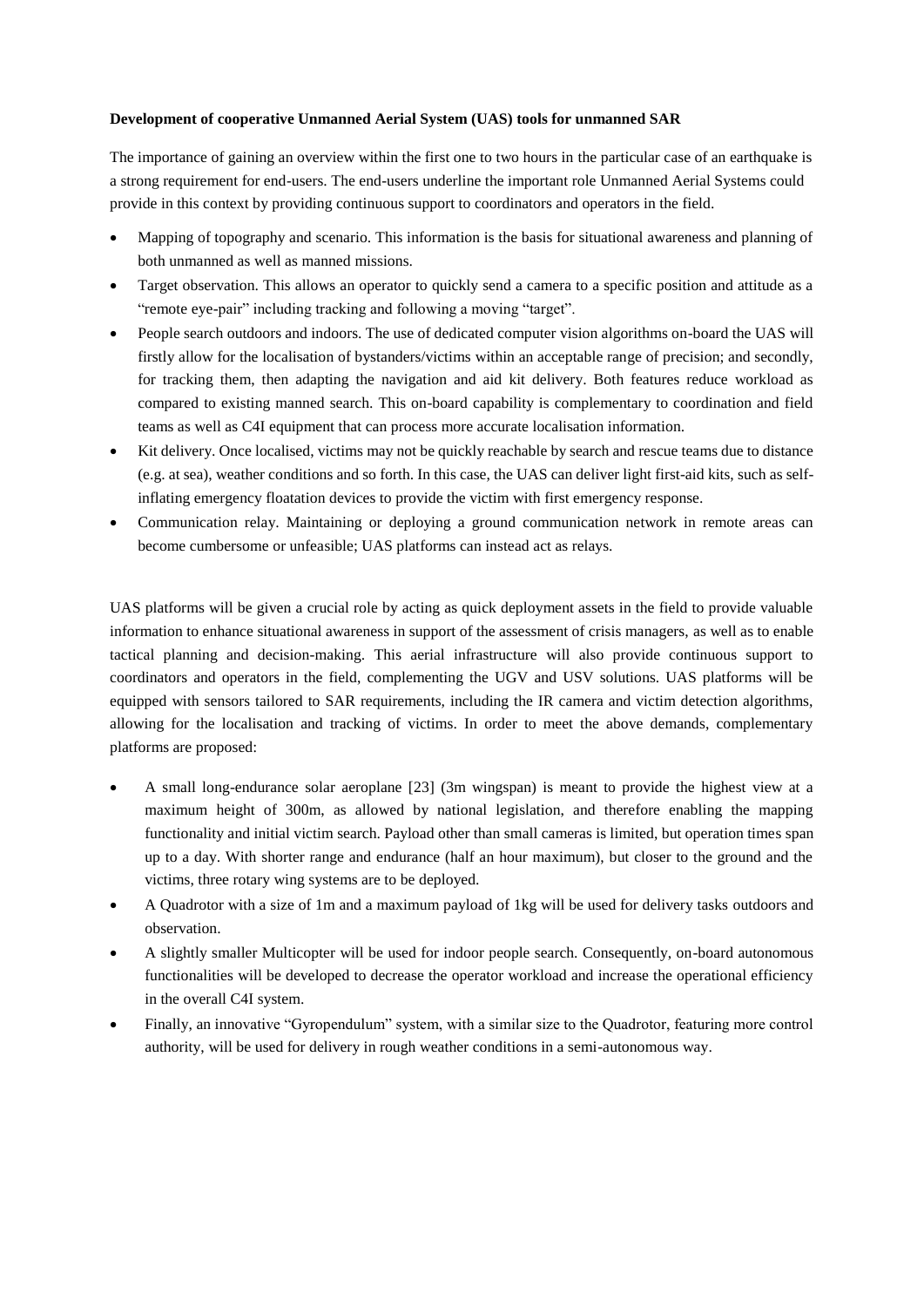### **Development of cooperative Unmanned Ground Vehicle (UGV) tools for unmanned SAR**

End-users expressed the need for two types of robotic platforms in SAR operations:

- A large UGV which can be used as a mobile base, equipped with ample sensing capabilities, broadcasting the data it collects towards the field operators, as such increasing their situational awareness. A crucial requirement is that this vehicle should be able to cope with rough terrain.
- A small UGV which is able to enter in collapsed buildings to search for human victims, an extremely dangerous but also life-saving task.

The ICARUS project considers the production of the aforementioned types of robotic systems, using existing base platforms.

The Large UGV (LUGV) that shall be part of the ICARUS project shall serve as a platform fulfilling several central tasks. After being deployed close to the site of an emergency, it shall move in a semi-autonomous way in a potentially hazardous and unknown environment. Within this context, three different roles of the large UGV can be envisaged:

- Mobile sensor platform. Gathering a large amount of precise data is necessary for (semi-) autonomous navigation in challenging environments [19] as well as for the support of emergency teams. Such data can only be collected partially by UAS as they are small and lightweight and therefore not able to carry more sophisticated sensor systems. The large UGV shall be equipped with different sensor systems in order to account for the large variety of environment types the vehicle will possibly encounter.
- Platform for powerful manipulator. The UGV shall be equipped with a powerful manipulator that can be used to clear the vehicle's path from obstacles like small debris. It could also be used to lift objects if a victim is buried beneath them. Furthermore, the manipulator shall be used to deploy the small UGV on the ground or even on higher structures such as the first floor of a collapsed building.
- Transport platform for small UGV (SUGV). The UGV serving as a platform will have to carry several sensor systems and be powerful enough to surmount large obstacles. Therefore, it will be too large to drive into collapsed structures without the risk of causing even more damage or injuring victims. Hence a smaller UGV shall be carried by the platform and deployed in the site to gather more information about areas which the LUGV cannot reach.

The LUGV will be powered by a combustion engine and moved by a chain-drive for maximum manoeuvrability on difficult terrain. The planned maximum speed is 25km/h. For localisation purposes, the platform will possess an inertial measurement unit (IMU) and a satellite-based localisation system. The external sensor systems with which the LUGV will be equipped comprise two bumpers at the front and the rear of the system, a panning laser system for near-range terrain analysis that is also able to detect obstacles close-up in front of the robot, a stereo system, and an array of time-of-flight cameras. The victim detection sensors will be mounted on the platform. The manipulator will be designed as 6-axis robotic arm that can lift up to approximately 250kg. Different tools will be provided and carried along on the LUGV. The arm shall be controlled by an exoskeleton, making the integration of torque sensors or pressure sensors in the cylinders for force feedback necessary. A camera shall be added to provide image data for a tele-operator.

The SUGV will be equipped with a propulsion system allowing it to manoeuvre in highly unstructured environments like collapsed buildings. Due to restrictions of size and weight, the vehicle can neither be equipped with sophisticated sensors nor with a powerful computation unit. Hence its autonomous capabilities will be limited to a very low level. A camera will be mounted on the SUGV, so a tele-operator can use it as a remote eye to gather information about the site of the disaster.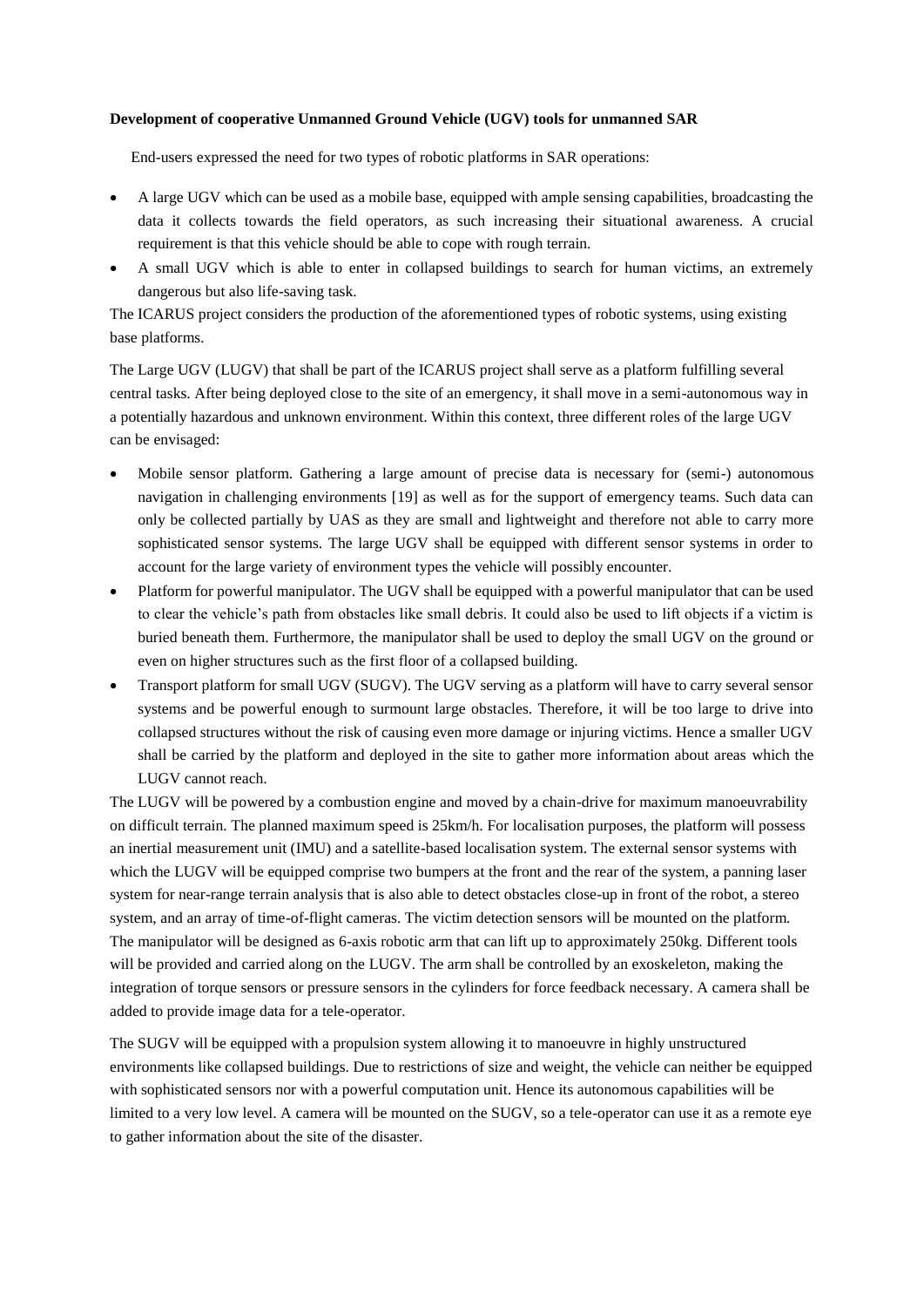#### **Development of cooperative Unmanned Surface Vehicle (USV) tools for unmanned SAR**

Aquatic search and rescue operations face natural challenges since survival times of people in water are short, even in temperate climates. Furthermore, the risk for search and rescue teams has to be taken into account when deploying assets. Examples are accidents occurring during the night, under low visibility conditions, or under severe atmospheric or sea conditions, for which a fast response might put the search and rescue teams in great danger. For such operations, unmanned surface vehicles, capable of transporting search equipment and deploying first assistance devices, can reduce the arrival time at the incident area of basic life support equipment. At the same time, traditional life rafts that provide survivors with floatation and thermal insulation can be robotised so that they can move autonomously and get close to survivors in the water, therefore reducing recovery time.

This project proposes two main lines of work in order to address the identified demands. On one hand the project will present the instrumentation of a survival capsule to allow its motion towards survivors at the surface. On another hand the project will undertake the adaptation of a medium size USV [24] for search and rescue operations.

Existing survival capsules that usually inflate when deployed allow survivors to climb aboard providing extra floatation and thermal insulation. The incorporation of power generation capabilities, a minimal set of instruments, basic communication equipment, and motion capabilities on board these capsules, will increase the lifesaving capabilities of such devices allowing their use in scenarios with reduced accessibility for other search and rescue services.

USVs, as unmanned systems, allow remote human intervention under severe environmental conditions without putting additional people at risk. They have, therefore, a large potential for search and rescue operations at sea, especially under bad weather conditions with low visibility. Here, the adaptation of USVs for search and rescue will be pursued along the following lines:

- *Sensing and perception*. Gathering data from different sensors installed on board the USV or from external data sources and combining it for target detection and tracking.
- *Mission planning and control*. Mission planning for operations with single or multiple vehicles. Obstacle avoidance manoeuvres.
- *Capsule deployment system*. Provide the USV with the capability of transporting and deploying lifesaving rafts in the incident area.

Furthermore, it should be mentioned that issues related to safety of people, space-sharing between manned and unmanned vessels, and other issues connected to the operation of unmanned vehicles in real-life scenarios will be taken into account both at the sensing and control levels.

### **Heterogeneous robot collaboration between Unmanned Search and Rescue devices**

The main concepts of interest for the end-users include the applicability of a Network Centric Operations paradigm, and compliance and compatibility with existing C2I/C4I systems.

This objective is focused on a key enabling technology concept for the safe integration of autonomous platforms into search and rescue operations: the heterogeneous network. In this sense, the project specifically addresses the intrinsic capabilities and characteristics of a given platform, and how these characteristics are communicated, understood, and exploited by the rest of the SAR system (including human teams, infrastructures, and other autonomous vehicles within the ICARUS integration concept).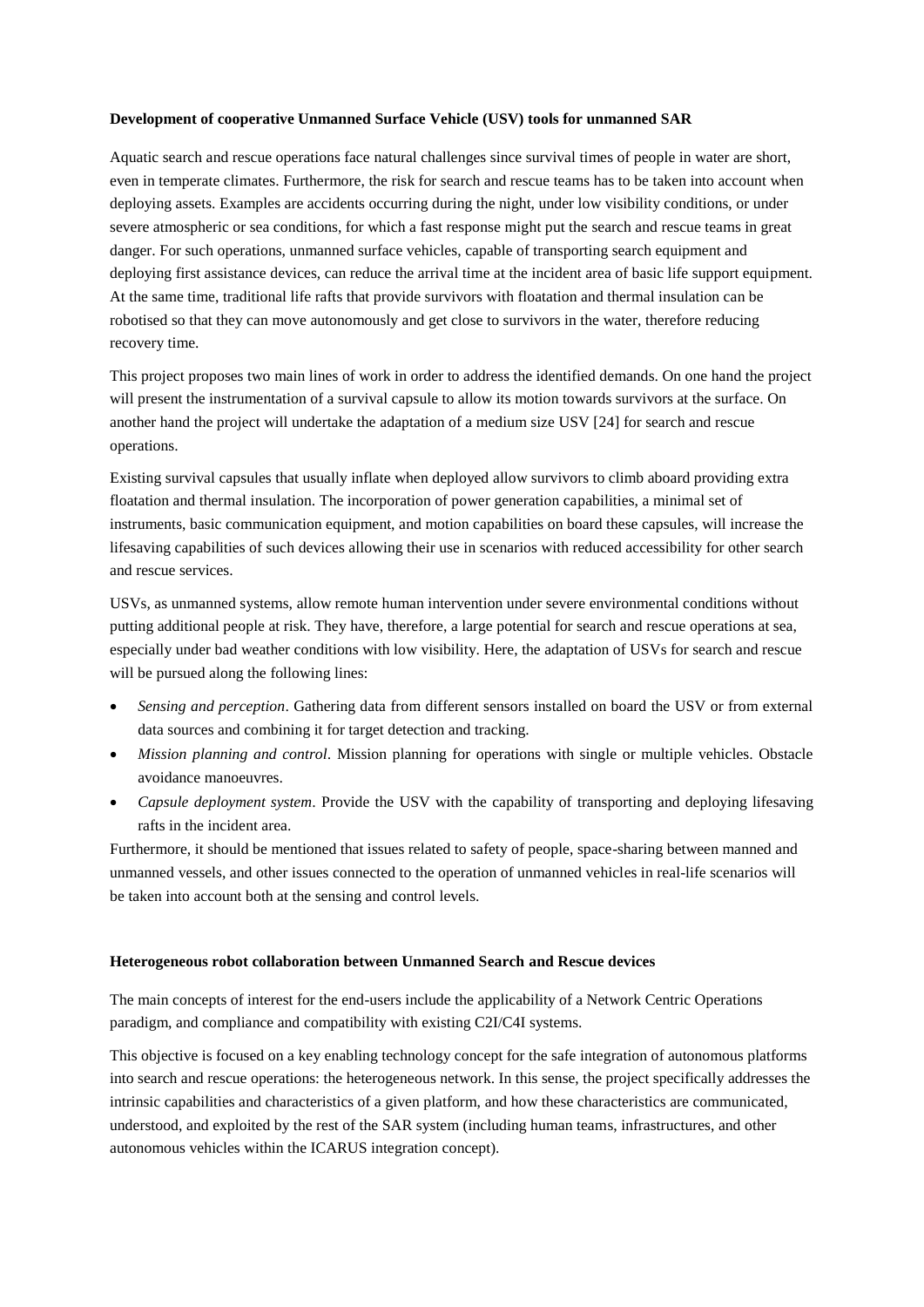In one sense, the heterogeneous network integration and management forms a central layer, with low-level control issues of specific vehicle types beneath it and mission-level planning, coordination and supervision at a higher layer.

The present objective therefore addresses the integration of heterogeneous teams into a single, unified, interoperable system through establishing and demonstrating the interactions and use cases of different vehicle types. The application of search and rescue influences the definition and interactions of the network, and this project objective addresses the following challenges:

- interoperability issues shall be considered through the implementation of standardised interfaces;
- robust definition and specification of tasks, and roles and responsibilities between the autonomous capacity of the heterogeneous team and the mission-level tasking and supervision of the C2I system in network-centric operations (NCO);
- Coordination between multiple UAS in a SAR task;
- Coordination between multiple USV in a SAR task;
- SAR mission operations demonstration integrating a UAS and UGV in a SAR task where the UAS provides support to the UGV;
- SAR mission operations demonstration in which UAS and USV platforms support each other mutually.



Figure 14. ICARUS demonstration scenarios for heterogeneous robot collaboration in a land scenario (USAR response after an earthquake) and a marine scenario (shipwreck in coastal waters)

# **Development of a self-organising cognitive wireless communication network, ensuring network interoperability**

SAR operations demand proper communication assets to ensure a highly available, real time networking capability for human and robotic teams working in SAR situations with hostile operational conditions. In particular, the following aspects have been identified as key requirements in SAR:

- Mobile and wireless communication capability for all of the involved entities (humans, robots, control centre) with minimum deployment and coordination effort
- Individual and group communications with guaranteed quality and prioritisation capability
- High capacity and range, security and power efficiency

No single technology currently supports all of the requirements at the same time [25]. Thus, several technologies must be used simultaneously, which brings in a new and key requirement: interoperability. Multiple proprietary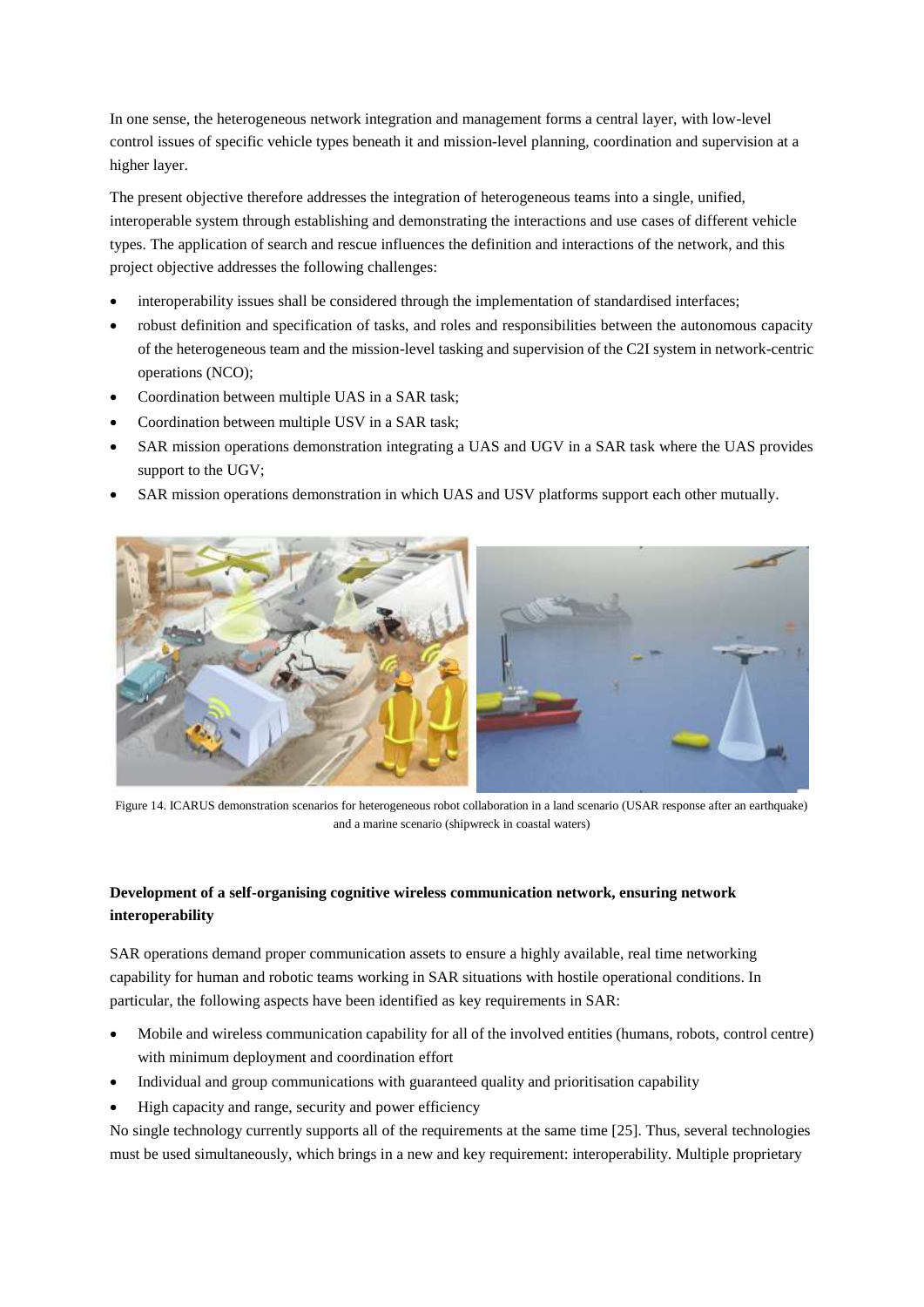or standard based networks make it virtually impossible for different entities to cooperate efficiently if communication/network interoperability is not properly addressed.

ICARUS will develop a network infrastructure which adapts to and, at the same time, takes advantage of the peculiarities of the posed SAR scenarios. A holistic approach will be followed, reusing state-of-the art solutions conveniently and focusing investigation on unsolved challenging issues:

- Mobile and wireless ad-hoc communications in combined land-air-sea environments with robotic and human actors, supporting both Line-of-Sight (LOS) and non-LOS scenarios.
- Self-coordination and optimisation of spectrum resources by using cross-layer cognitive radio techniques maximising network usability and minimising interferences.
- Self-managed network able to adapt to varying and extreme conditions by using power-efficient, failureresilient protocols (e.g. active routing, data-replication, store-and-forward) and convenient guidance of robotic network nodes with specific communication capabilities.
- Flexible security scheme providing granular encryption, integrity and authentication.
- A harmonised management and control overlay on top of a highly robust waveform, able to encompass several data-link technologies (WLAN, GSM) ensuring interoperability.

## **Integration of Unmanned Search and Rescue tools in the C4I systems of the Human Search and Rescue forces**

Three main action points were identified by the end-users in the context of this objective:

- collection of data/information from the robots, operators, human teams deployed, (and bystanders/rescued victims);
- collation and merging of data from different sources, including allowing for differing reliability of sources and integration with GIS information;
- monitoring and control interfaces that can provide high level (mission or objective level) command capabilities to appropriate users, as well as allow for the publishing / dissemination of new information/mission updates.

ICARUS aims at developing (robot) platform independent monitoring and control capabilities that will be able to handle, process and integrate a wide variety of data flows coming from sources such as the robotic platforms' sensors, human beings (bystanders) in the field, GIS displaying a priori knowledge about the intervention field, etc. The resulting information and knowledge will primarily be exploited at the C2I application level, in order to effectively provide human operators with a high level of awareness allowing them to lead the robotic activities in a coordinated way with humans on field activities.

As a noticeable feature, the C2I control centre will provide a haptic tele-presence workstation allowing real-time control of haptic compliant robotic arms. This interface will in practice be demonstrated with a medium size hydraulic arm mounted on a UGV platform; with suitable control interfaces [20].

The C2I application will allow the monitoring and control of heterogeneous robotic platforms including UAVs, UGVs, USVs, and potentially other types of mobile platforms.

The C2I will be designed to promote interoperability of the controlled systems, as well as aiming for seamless integration into existing infrastructure and applications used by first responders. The C2I development will come as an adaptation of, and integration with, a number of complementary existing technologies that partners will make available for the purpose of the project.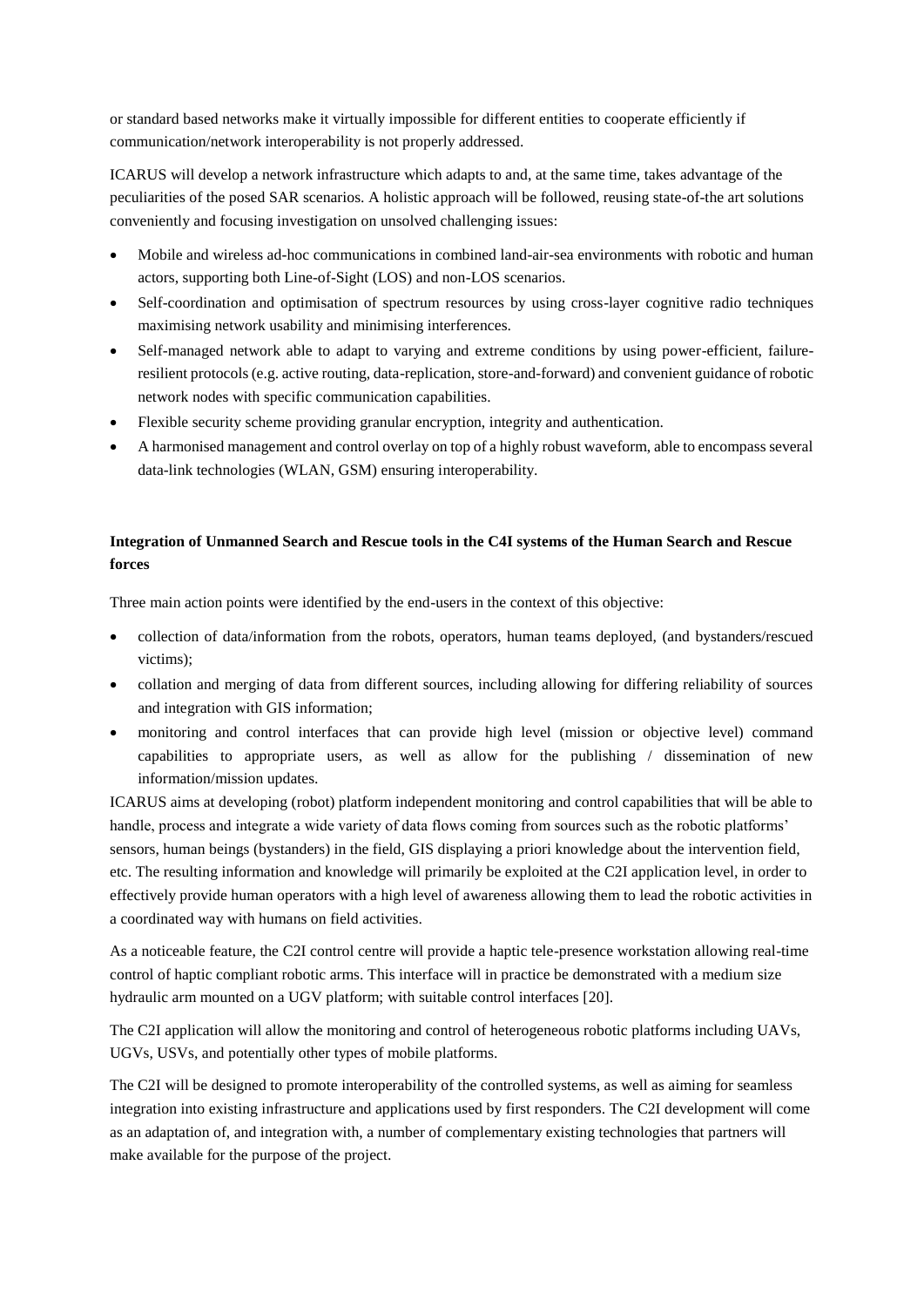## **Development of a training and support system of the developed Unmanned Search and Rescue for the Human Search and Rescue teams**

Technological tools are no good for the human crisis managers if they do not know how to handle them. Therefore, an extensive training and support infrastructure is required. Training with the use of computer simulation finds its application in increasingly more areas, both for obtaining and perfecting skills to operate machines (in the domains of aviation, railroads, road vehicles, heavy equipment, etc.) as well as manual skills often with the use of haptic feedback technology – primarily in medicine. An important trend consists of designing trainers-simulators of the PC-type, and enabling e-training with the use of the Internet [26]. In the case of technological tools for search and rescue, such an infrastructure does not exist and is urgently required.

The problem of using PC-type trainers-simulators for training operators of inspection-intervention mobile robots is to be extended for training in unmanned SAR activities in ICARUS. From the support system's point of view, new software tools related to training can be directly applied for operator support. It is a new concept of providing software tools that can be integrated in Disaster Command Centres for visualisation and analysis of robot operators' activities in unmanned SAR scenarios. The result will be a well-developed e-learning methodology of self-paced study, accessible 24 hours a day.

In the ICARUS project, several types of unmanned vehicles will be used, so from a training point of view the main objective is to deliver software tools that can simulate such a system. Different types of simulation (ground, air, water) will be developed and integrated to perform complex training of future ICARUS operators. The training tool will be capable of simulating predefined scenarios where virtual robots would send sensor data to the Command and Control Component operated by rescue services so that they can assess the simulated emergency and act accordingly. Furthermore, scenarios could be recorded from past events and then re-run for training purposes by using this tool.

The Command and Control Component for support rescue services will integrate all sources of spatial information such as maps of the affected area, satellite images and sensor data coming from the unmanned robots in order to provide a situation snapshot to the rescue team and thus facilitate decision-making. The interactive human-machine interface that uses semantic information to operate robots will be used for rescue operations. The Command and Control Component will equip rescue teams with ICARUS robots. Control decisions will be coordinated and supervised and therefore tasks will be executed with decreased risk.

## **CONCLUSIONS**

Natural and man-made disasters, the presence of visible sub-munitions and UXO (figure 14) and buried landmines still affect a lot of areas over the world and disrupt our society.



Figure 14. Benkovac Test-site in Croatia and UXO targets near the Padjene exploded ammunition[18]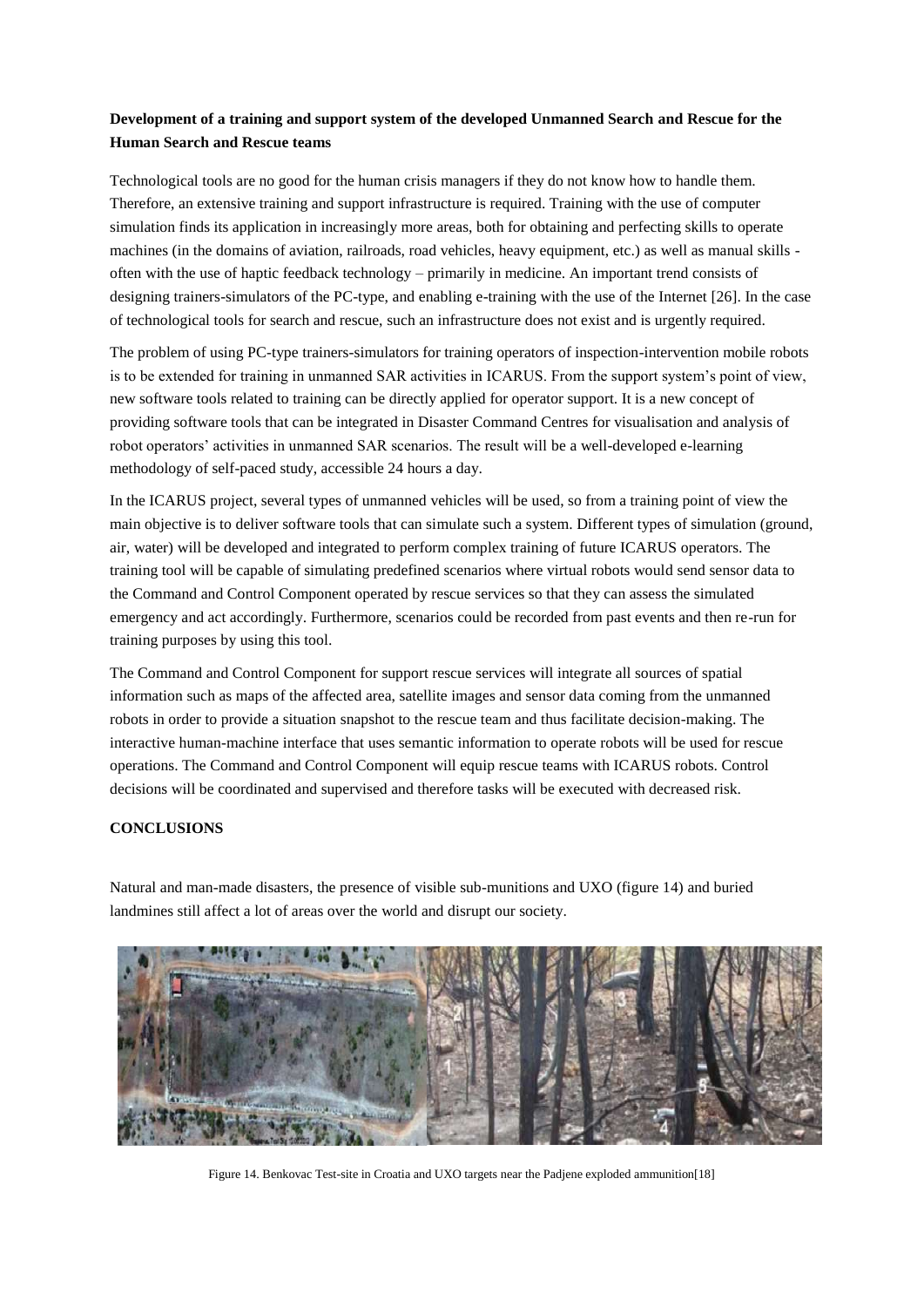Robotics solutions properly sized with suitable modularized mechanized structure and well adapted to local conditions of un-structured, sometimes unknown terrain can greatly improve the safety and the security of personnel handling these problems, as well as work efficiency, productivity and flexibility. Solving this problem however presents challenges in robotic mechanics and mobility, sensors and sensor fusion, autonomous or semiautonomous navigation and machine intelligence. The introduction of RPAS also introduce ethics aspects that have to be treated: this fact was underlined by Ms Agnes Marcaillou [2] and will probably lead to an international treaty banning 'robotic weapons'….an evolution to be followed.

## **ACKNOWLEDGMENT**

The research leading to these information and results has received funding from the European Community's Seventh Framework Programme (FP7/2007-2013) under grant agreement n° 284747 and grant agreement n° 285417.

# **REFERENCES**

[1] Sylvie Brigot-Vilain, International Campaign to Ban Landmines – Cluster Munitions Coalition (ICBL-CMc Executive Director), The OTTAWA convention: the first step towards Humanitarian Disarmament, Colloquium at RMA on March, 28, 2013.

[2] Agnès Marcaillou, UNMAS Director, The OTTAWA convention: the first step towards Humanitarian Disarmament, Colloquium at RMA on March, 28, 2013.

[3] Maki K.Habib (Professor at University of Cairo, IEEE referee, expert in Humanitarian Demining – mechanical assisted mine-clearing), Jun ISHIKAWA (Dr. Eng., Department of Robotics and Mechatronics School of Science and Technology for Future Life Tokyo Denki University), Ioan Doroftei (Expert in Demining Robotics, Technical University of Iasi, Romania), Dr M. O. Tokhi (The University of Sheffield, UK, Expert in Robot Ethics and CLAWAR Trustee), prof dr Ir G.Virk (University of GävleChairman CLAWAR, Ethics and Standardization Robots): FP7-TIRAMISU Project 284747

[4] GICHD Mechanical Demining Equipment Catalogue 2010, GICHD, Geneva, January 2010

[5] Doroftei, D., De Cubber, G., Chintanami, K., "Towards collaborative human and robotic rescue workers", Human Friendly Robotics, 2012.

[6] Dr Maki K.Habib, 'Robotization and Humanitarian Demining' Clawar-task12-report, 2001

[7] Marcin Szczepaniak, Ph.D. Eng.; Wieslaw Jasiński MSc. Proposal for construction of demining machines and trailers for the transport of dangerous goods carried out within the project TIRAMISU (9<sup>th</sup> IARP WS) HUDEM'2012, April , Sibenik, Croatia)

[8]S.Larianova (promAutomation Ltd, Russia), A.T.de Almeida and L.Marques (University of Coimbra): Sensor fusion for an automated landmine detection on a mobile robot, Woodhead Publishing 2011 'Using Robots in Hazardous environments, ISBN 978-1-84569-786, pages 147-184,

[9] M. A. Armada, J. Cobano, E. Garcia and P. Gonzalez de Santos,Industrial Automation Institute-CSIC, 28500 Arganda del Rey, Madrid, Spain: Configuration of a legged robot for humanitarian de-mining activities, 5<sup>th</sup> IARP WS HUDEM'2005, Tokyo, 21-23 June 2005

[10] K.Nonami, et al.: Development and Control of Mine Detection Robot COMET-II and COMET-III, JSME International Journal, Ser.C, Vol.46, No.3, pp.881-890, 2003

[11] Edwardo F. FUKUSHIMAa\*, Paulo DEBENESTa, Yuki TOJO,Kensuke TAKITAa, Marc FREESE, Helmuth RADRICH and Shigeo HIROSE Tokyo Institute of Technology, 2-12-1 Ookayama, Meguro-ku, Tokyo 152-8552, JAPAN: Teleoperated Buggy Vehicle and Weight Balanced Arm for Mechanization of Mine Detection and Clearance Tasks, 5<sup>th</sup> IARP WS HUDEM'2005 proceedings, pages 58-63